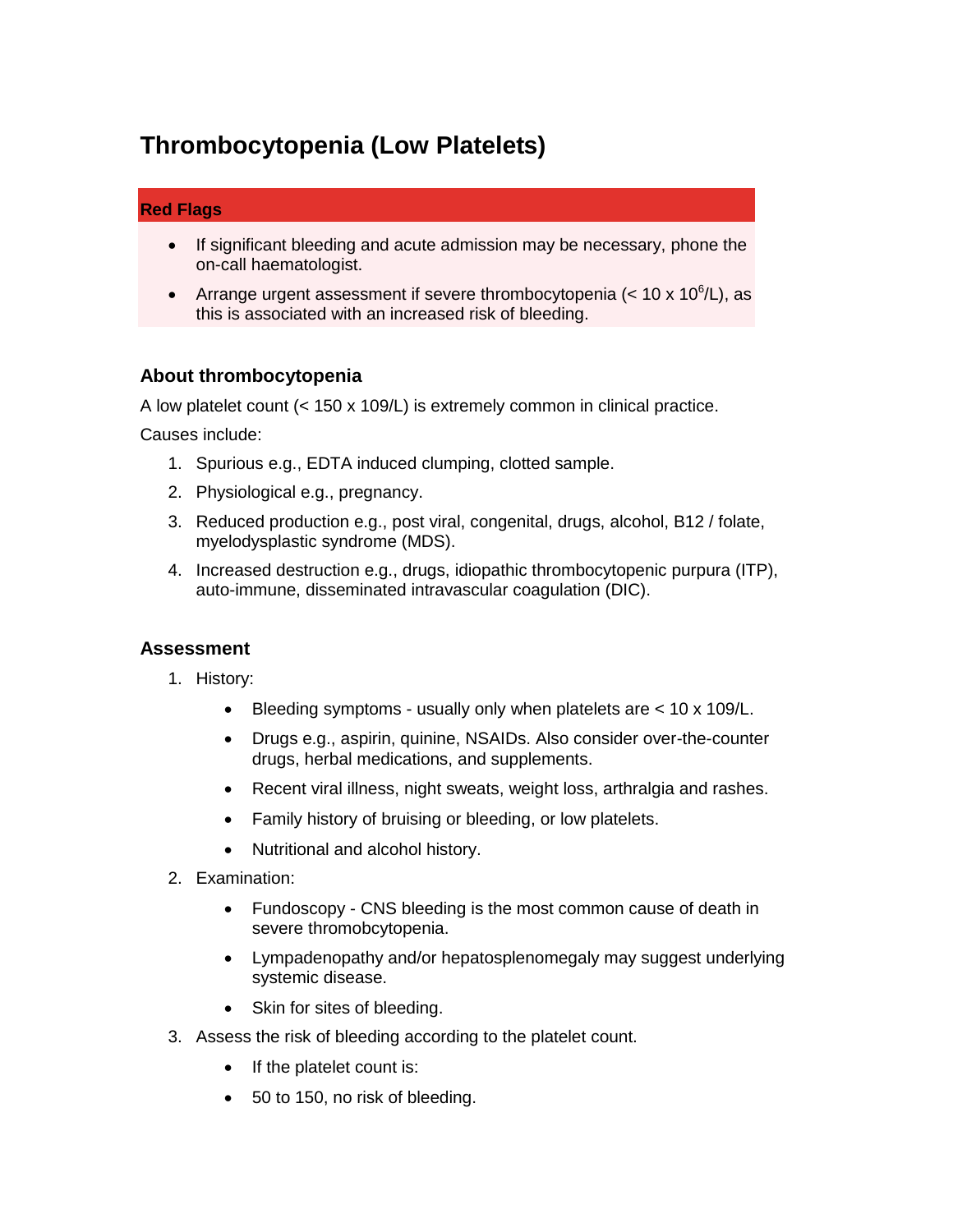- 30 to 50, rarely causes bleeding even with trauma.
- 10 to 30, may cause bleeding with trauma but is unusual with normal day to day activity. Many patients are asymptomatic.
- < 10, may have spontaneous bruising or bleeding. Many are still asymptomatic.

Note: Bleeding risk is also dependent on whether other parts of the haemostatic process are involved e.g., coagulation factor abnormalities in liver disease.

#### **Management**

Initially, if:

- Platelet count > 80 and asymptomatic, repeat CBC and blood film to confirm within the next week.
- Platelet count  $< 80$  or symptomatic, repeat CBC, blood film, and coagulation screen the next day.

Low platelet count confirmed, according to clinical suspicion, consider:

- Coagulation screen
- Liver function including GGT
- Serum B12 and folate
- HIV serology (low platelet may be the only feature in early disease)
- Anti-nuclear factor (ITP may be secondary to SLE)

On retesting, if platelet count is:

- 1. Normal, repeat testing in one month.
- 2. < 80 or symptomatic, request haematologist assessment. As bleeding is unlikely to be solely due to thrombocytopenia at a platelet count > 30, consider whether another cause of bleeding is more likely e.g., GI pathology, vasculitis.
- 3. 80 and asymptomatic:
	- Stop any drugs started in the last 3 months.
	- Treat any deficiencies and follow up other abnormalities.
	- If the patient is  $< 50$  years, immune thrombocytopenia (ITP) is the most likely diagnosis.

*ITP likely diagnosis:*

- o Treatment is not necessary.
- o Monitor CBC monthly for 2 months and then yearly if stable.
- o Advise patient to report any petechial rash, bruising, or bleeding.
- If the patient is  $> 50$  years, and other blood tests are normal, myelodysplastic syndrome is the likely diagnosis.

*MDS likely diagnosis:*